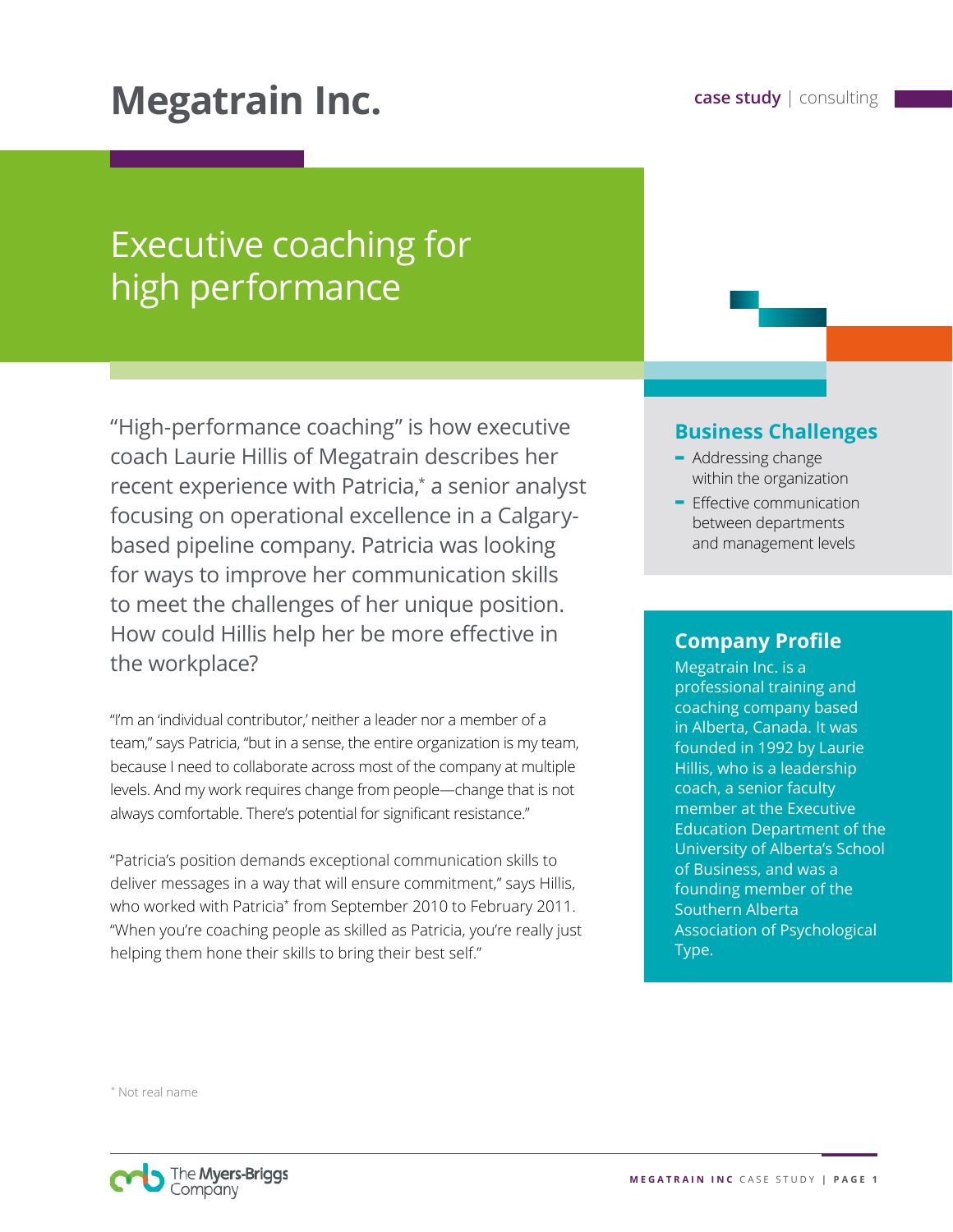## **Megatrain Inc.**

## **Solution**

To do that, the coach has to "have a beginner's mind," she says. "Stay on the edge of new learning and be willing to experiment together." But she notes that experimenting demands mutual trust between coach and client. "The way we built our coaching relationship established a framework that Patricia was able to replicate in order to gain the trust and influence she needed in her role," she says. "It takes a willingness to be vulnerable. That opens up the doors to play and to experiment."

"By the time we started, I was ready to jump in with both feet," agrees Patricia, "but I wanted to make sure Laurie had me."

To put Patricia on the path to safe ground, Hillis used assessment tools including the Myers-Briggs Type Indicator® (MBTI®) Step I™ and Step II™ assessments. "The MBTI assessment is a non-negotiable for me as a coach," she says. "It helps with building the solid foundational relationship before the coaching relationship, and the trust you need to enable speed of progress. The Step II tool validates growth that has already happened and allows me to coach to [the client's] style."

Patricia was impressed with how deeply her experience with the MBTI tool reflected what she knew about herself: "It was far more detailed than I expected, down to a fine level. I've never had my style described more clearly or succinctly. Laurie's credibility was reinforced by the MBTI tool."

Working in a safe space with a coach helped Patricia find the personal strengths she could apply to the less safe challenges at work. "It was like rocks in a river," she explains. "I could feel them, I knew they were there. But Laurie helped me see through the water and pick them up. Her interpretation provided me with so much confidence, I took a giant step forward in trust. Once we had that, I felt courageous."

## **Solution**

- **-** Create a framework to establish trust and influence
- **-** Use MBTI Step II to validate growth and progress, and allow a tailored teaching style
- **-** Identify personal strengths that could be applied to specific workplace challenges

The MBTI assessment is a non-negotiable for me as a coach. It helps with building the solid foundational relationship before the coaching relationship, and the trust you need to enable speed of progress.

**Laurie Hillis,**  President, Megatrain, Inc. and Executive Coach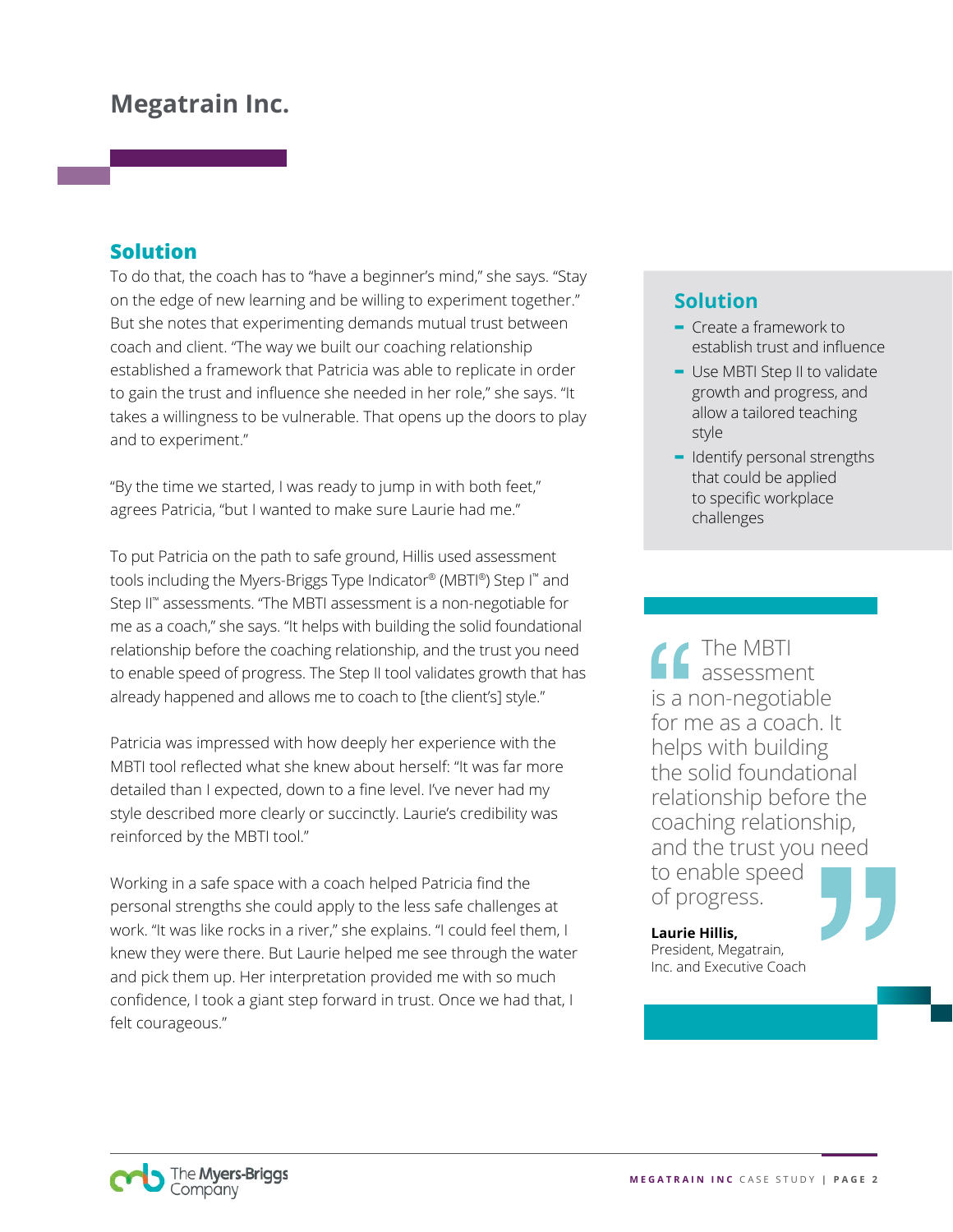## **Megatrain Inc.**

#### **Results**

Patricia says the coaching has had far-reaching effects on her work and her life. "My ability to collaborate, to listen, and to be patient have all improved," she says. "I have more room for people who need to take more time. And all these improvements enmesh, so the quality of the output also improves. Better solutions, better process."

And here's the most important thing: I'm happier. More calm, more content, more confident, every single day. I trust my own experience and instincts, and that has changed my life. It's like sailing. After all the instruction, there comes a moment to take the wheel. I stopped looking at all the flags and indicators, and I trusted my instincts on what to do. I could respond in a way that would move us to where we all wanted to go."

## **Results**

- **-** Increased ability to collaborate and listen
- **-** Improved confidence and communication skills
- **-** Increased patience